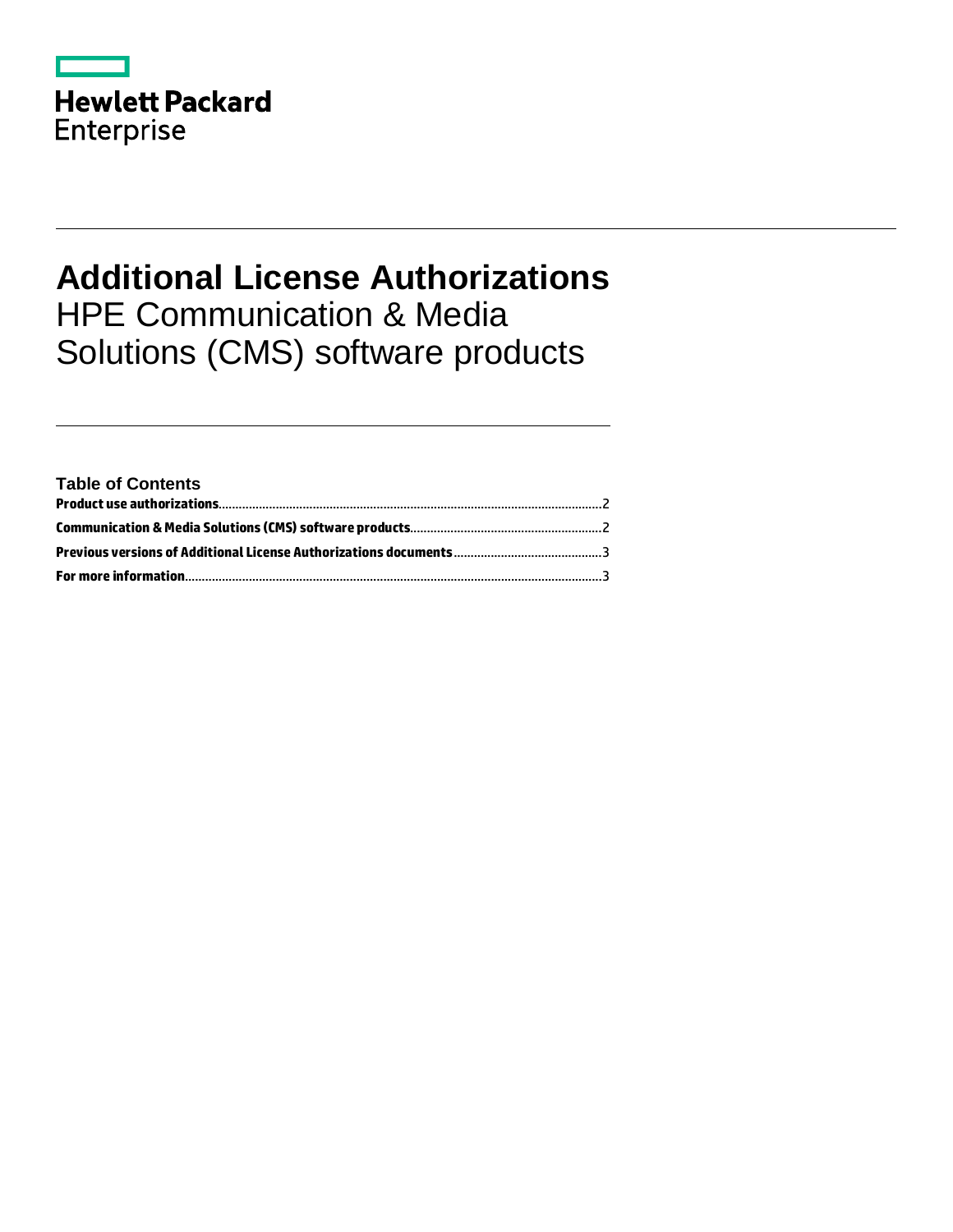## <span id="page-1-0"></span>**Product use authorizations**

Most HPE Software products have product use authorizations that are governed by Additional License Authorizations (previously called Additional License Restrictions). HPE delivers the Additional License Authorizations (ALA) document(s) electronically; the documents are available fro[m Software Support Online](http://www.hp.com/go/hpsoftwaresupport) through the **Contracts & Licensing** page. This document provides you with an overview of and links to the ALA document applicable to a product.

To download an ALA document, you need to sign in to Software Support Online with your HPE Passport account.

## <span id="page-1-1"></span>**Communication & Media Solutions (CMS) software products**

The next table lists the currently active Additional License Authorizations documents by CMS software product. By clicking on the Document ID, the document will be downloaded from Software Support Online.

| <b>HPE Operations Support System (OSS)</b> | Additional License<br>Authorizations |
|--------------------------------------------|--------------------------------------|
| Assurance                                  | 5200-0670, March 2016                |
| <b>Fulfillment</b>                         | 5200-0671, April 2016                |
| Orchestration                              | 5200-0672, July 2016                 |

| HPE Actionable Customer Intelligence/Business Support Systems (ACI/BSS) | Additional License<br>Authorizations |
|-------------------------------------------------------------------------|--------------------------------------|
| Revenue Intelligence                                                    | 5900-0654, July 2013                 |
| <b>HPE Application and Cloud Enablement (ACE)</b>                       | Additional License<br>Authorizations |
| Call Management                                                         | 5900-0675, November 2013             |
| API Management                                                          | 5900-0685, July 2015                 |
| <b>Network Applications</b>                                             | 5900-0653, July 2014                 |